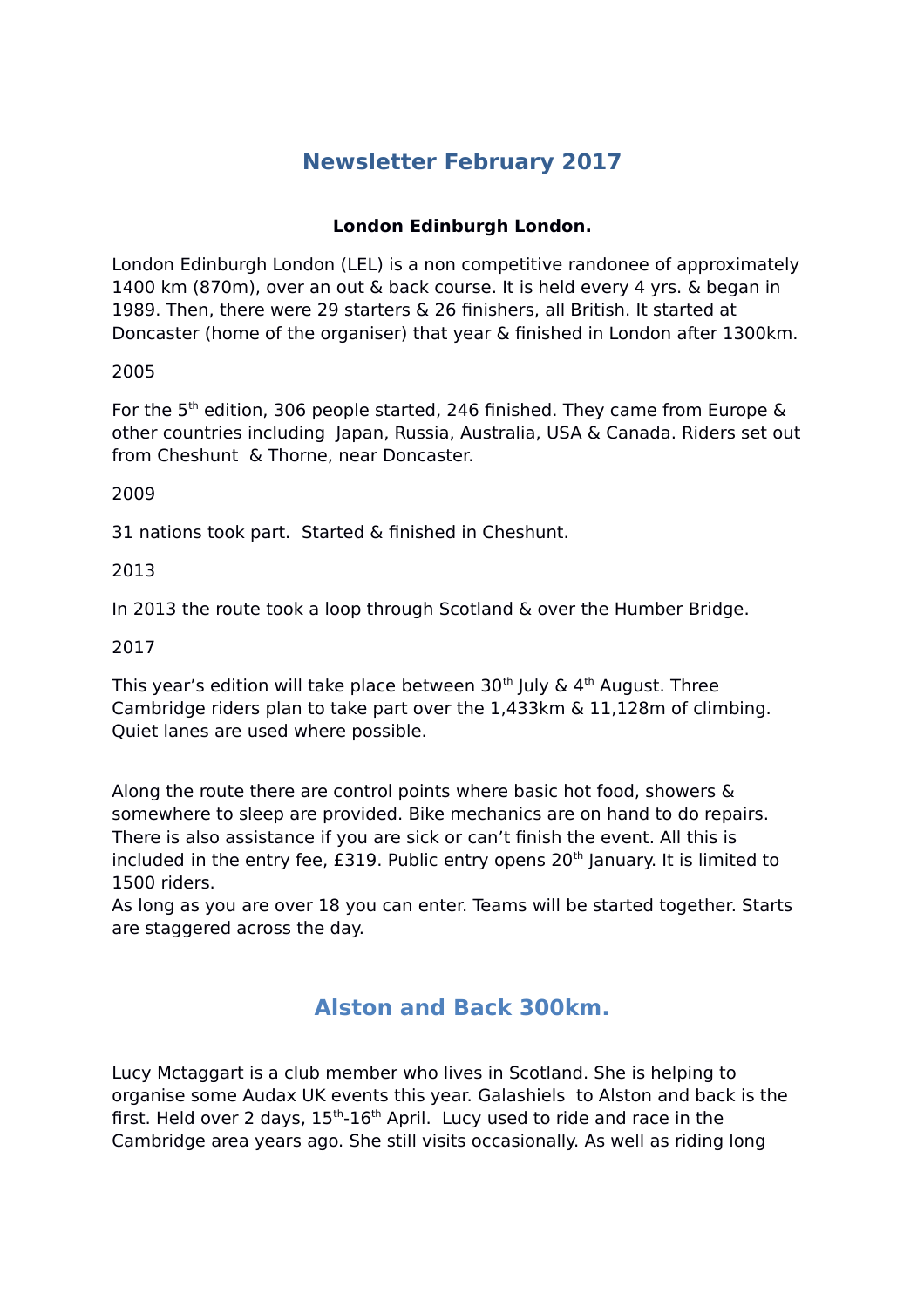distance events, she keeps fit with yoga and regular trips to the gym. She will send us some more information on her other events in the near future.

## **Duo Normand Time Trial.**

Dave McGaw has kindly written this article about his experiences in last year's event.

The Duo Normand is a 2up time trial around Normandy. It's quite legendary on the UK time trailing

scene. I've heard many people say it is an amazing experience and that everyone should ride it at least once, but they never really say what's so awesome about it. What's the big secret? This is my report about how I learnt to ride a tandem and raced "the Duo".



Part 1 - Tandem trauma

Months before the Duo Normand I bumped into Tim Williams at a café stop. Tim said that one of the athletes he trains was looking for a tandem pilot to do some racing. Would I be interested? I said sure, but that I didn't have a tandem and err... actually I've never ridden a tandem before or touched a tandem or seen a tandem close up etc. "Oh don't worry about that" he said.

The rider Tim was talking about was Iain Dawson. Iain is a world champion paratriathlete and paraduathlete. He is also an awesome cyclist who has represented Great Britain on the track at the Paralympics. Anyway I phoned him and we chatted about possible racing plans. We wanted to target the UK Para TT Champs. Iain also mentioned the Duo Normand. This is a race that I'd wanted to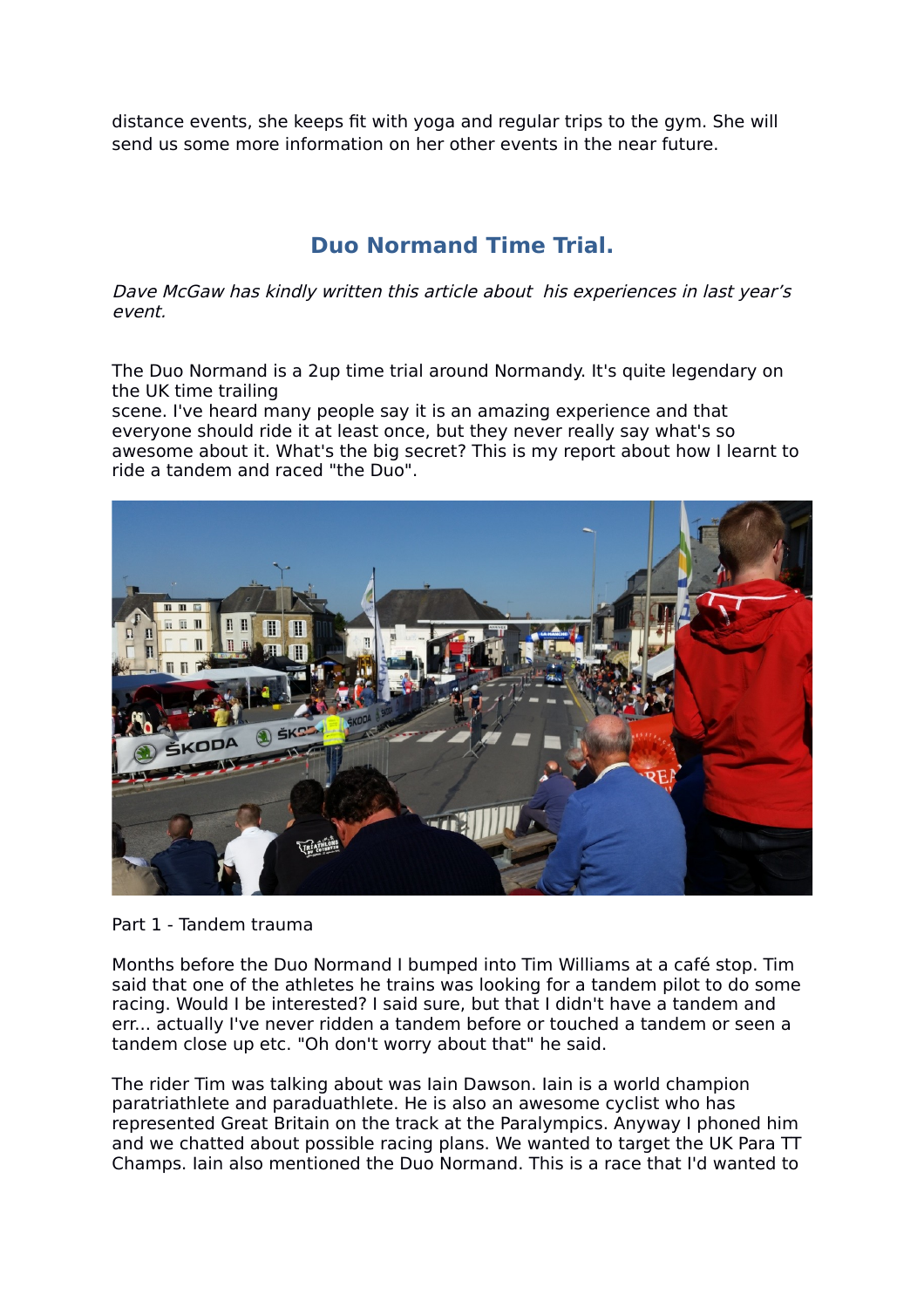ride for years, Iain had also always really wanted to ride it, so we agreed to enter. I just had to learn how to ride a tandem. How hard can that be?

It was a few weeks later that I visited Iain's to get my position sorted and go for my first ever tandem ride. To be honest I was feeling a bit apprehensive, but Iain is an old hand at this. I've heard that people normally start riding a tandem as the stoker (that's the person at the back) and later become a pilot (on the front). This wasn't really an option as Iain is blind, so I got chucked in at the deep end.

The first time riding a tandem with someone else clipped in is a really weird sensation. I found we had to plan through and synchronise everything that I would normally do without even thinking. For example what foot do you start off with? What position are the cranks? How do you push off? It was like when I was learning to walk again after 3 months on crutches, I didn't know what to do with my arms so I asked my work colleagues. None of them had a clue either and we all spent the next few hours self-consciously walking around looking at ourselves to see what our arms were doing.

Setting off on the tandem turned out to be quite easy but when we got to the end of the road I realised that we hadn't talked about how we would come to a stop, ahhh!

Soon we were cruising around some nice country lanes and everything was going well, "Hmm", I thought "I'm getting the hang of this, it's not too hard really". It was going OK because I was really concentrating on riding the tandem. Suddenly a very loud motorbike roared past, it didn't pass too close to us but it surprised me. I lost concentration for a moment, forgot I was riding a tandem and steered normally. This created a really horrible "death wobble" type of effect, where the bike would lean over to one side, I'd try to correct it by steering into it but I'd steer too much and we would end up leaning over the other side. This oscillating from side to side repeated several times and was getting more extreme. I couldn't seem to correct it and we were wobbling uncontrollably towards a ditch. "Oh bugger" I thought, "I'm going to crash and I didn't even last 10 minutes". As a last desperate measure before we crashed I yanked on the bars and with a deliciously swoopy swoop we were suddenly back in a straight line. I thought Iain was going to go totally ballistic at me and refuse to ride anymore (I would have), but he just tapped me on the arm and said "good catch". I'd just received my first tandem lesson. After a quick breather to stop shaking we got back to practicing.

Before I rode the tandem I had tried to imagine what it might feel like. On my first ride I was finding out that pretty much all of my preconceptions were wrong. I thought the tandem would be really unstable at low speeds but it is actually super stable, maybe it's to do with the long wheelbase and that two people are balancing on it. Also I thought I would be really fast and that we'd be cruising around at 30mph, taking down Strava segments at will. In reality it only felt a little bit quicker than my normal bike and we still needed to really push to get the speed up. I thought it would handle like a normal bike in high speed corners but it felt awful. It's a bit like riding a fully loaded touring bike except that the "panniers" are moving all the time, especially in corners. This alters the balance of the bike and I think is what had created my "death wobble" experience.

My strategy in these situations is to take the time to make sure I understand the basics well: why things are happening and what I can do in response. Once I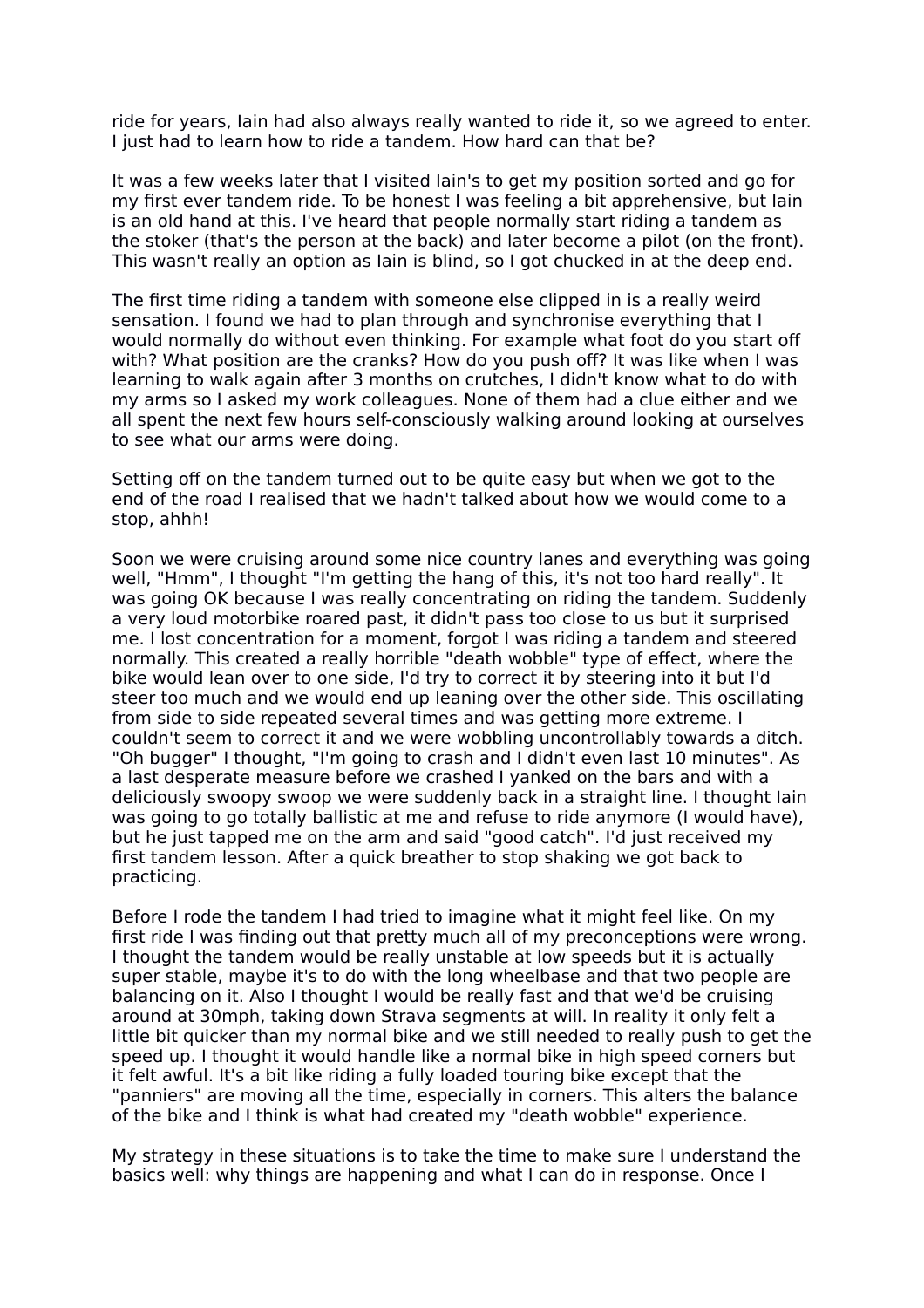have confidence in my technique I just need to add speed. Sharp and slow corners were fine as we could ride them upright but I was having real problems going fast around corners, I couldn't understand what was going wrong. The only solution was to keep practicing and try different things out. You can't recreate high speed cornering on a pottering ride so my second ever tandem lesson was racing in a CC Breckland club event. A twisty hilly route similar to the National and Duo Normand courses.

You never forget how to ride a bike, but it seems that you do forget how to ride a tandem. Getting back on the tandem for the second time it felt just as weird as the first time. I had reconnoitred the course to find all the tricky corners... which was all of them. We were in full race trim (pointy hat, skin suit and aero wheels) and I really wanted us to go well. As well as being in charge of gears and steering, I was also looking after race strategy. I like to think of myself as a bit of a master tactician and after mulling it over I said to Iain "Oh, let's just gun it".

We set off like a stabbed rat. Coming up to the first corner we were doing well over 30mph. This was probably the worst corner on the whole course, a sharp right with adverse camber and loose gravel everywhere. As we were entering the corner I was still thinking about what the best line might be, but it was far too late for that. I thought we were going to crash into the sign warning us that it was a sharp corner, we managed to scramble round. The second corner was an easy left and I totally screwed that up too, riding it like it was a 20 pence piece with about 3 apexes. The third corner was a normal 90 degree left turn, but I cut it too fine, ran wide and we ended up on the wrong side of the road. Maybe it was a good thing that Iain couldn't see what a total mess I was making of this.

Most of the corners were like this, with me trying different things and finding new and interesting ways to nearly bin it. But something did start happening, a few of the corners were beginning to click. Eventually we got round the course, and amazingly we were fastest and broke the course record. "I think I was getting the hang of it on a couple of corners" I said with my optimistic hat on. Conveniently forgetting about all the other corners where we nearly died.

On reflection I think the problem was that I had been trying to ride the tandem like a democracy where we make decisions equally. That doesn't work though as when cycling you need to react so quickly that there's no time to discuss anything. It needed to be more like ballroom dancing where one person takes the lead and the other follows. Really I think being the stoker is the hardest position on a tandem as they have to react at short notice to changes and trust the pilot. I think this is what makes Iain such a great stoker, he can react and anticipate really well. I just needed to trust that Iain would follow my lead.

The third ride was meant to be a drag strip course in Attleborough, we wanted to see how crazily fast we could ride, but the race was cancelled at the last minute because of rain. Instead we did some training and I was finally getting the hang of it, "woo hoo!" I squealed as we hooked up a few corners and went flying through them. I had found that being a tandem pilot in the rain does have some benefits... my bum didn't get all soggy from spray off the back wheel, thanks Iain!

Next up was Normandy. Oh dear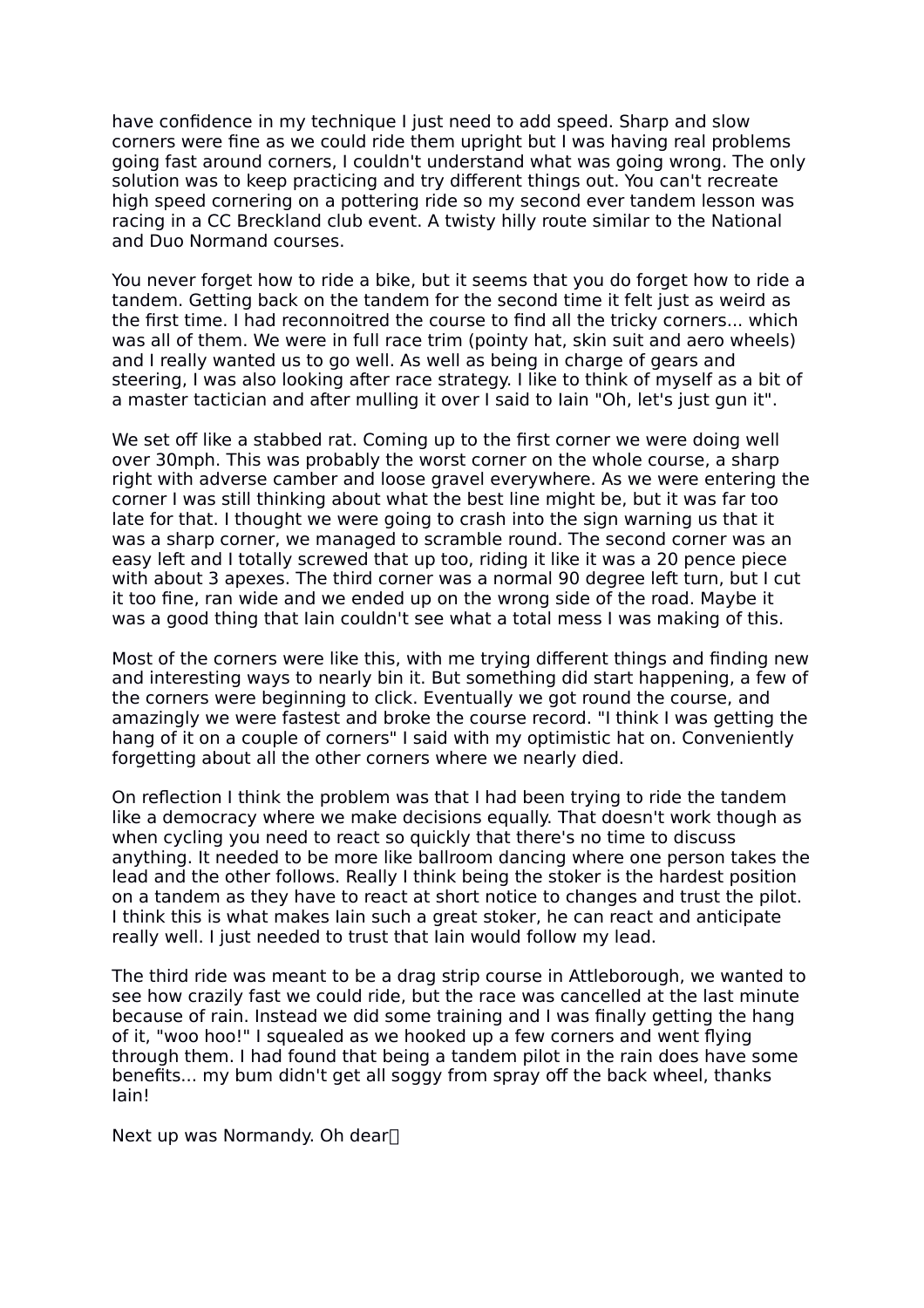

Part 2 - The race face

We took the overnight ferry to Normandy and arrived in the little village of Marigny where the Duo starts and finishes. It was Saturday, the day before the race and it was already rammed with cyclists.

It's weird how the UK and French time trial scenes are so different. Some basic things about the Duo were really annoying for example: the entry process, finding out our start time, getting any results, getting hold of zip ties and safety pins for numbers. However the French had some things that were totally amazing for someone used to racing in the UK like: the race taking over an entire village, a proper start ramp, a massive seating stand, a party atmosphere, locals that are actually being happy to see cyclists without trying to ban them, big inflatable arches, commentators and a lorry just for the commentators. They also had a separate lorry for the time keepers, in the UK time keepers use a deck chair.

It was the day before the race, so we signed on, got changed and rode the course. Well most of the course, I had plotted what I thought was the route and put it on my garmin but it turned out I had got the beginning bit wrong and also we couldn't ride the final out and back section as it was closed off. It was good though as I was able to see almost all of the corners and could think about potential lines I would take, when we did our practice ride I was still having a few problems with corners.

While we were mooching around the start a guy came up and said he was also riding the tandem event. We got chatting and it turned out that they had won the tandem category for the previous two years. It was a bit depressing actually as he seemed to know what he was doing and I felt like such an amateur. He helped us out by telling us stuff like where the start was and that there were only 4 tandems in our category.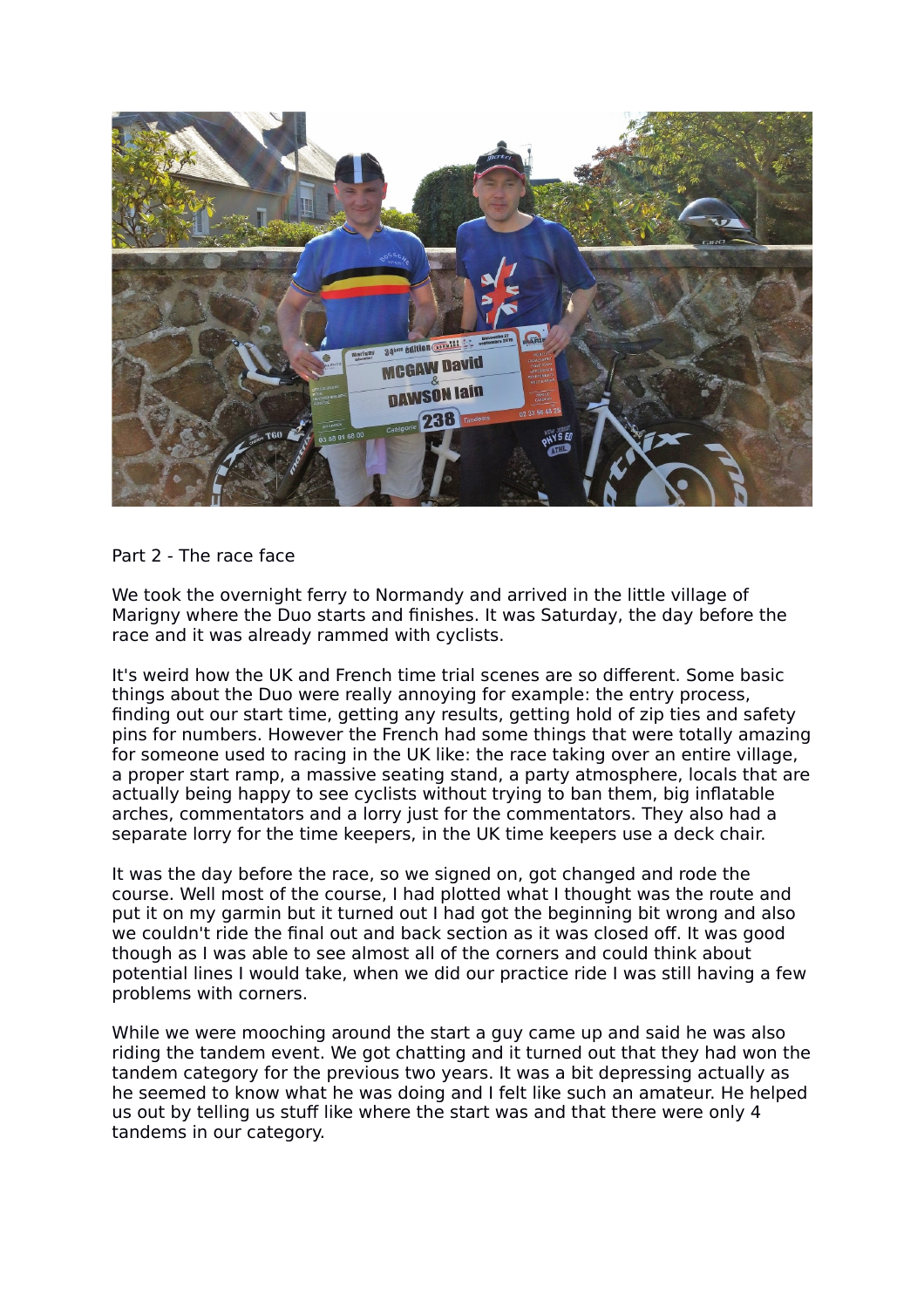In the evening we went into Saint-Lo for dinner. It was really touristy and it had loads of burger places but I said to Iain we should eat some proper French food and so we found a rustic French bistro. The food was awesome except for the fact that my French is so terrible I thought steak tartare was steak. They were really nice though and offered to cook it for me... after I had waded through half of it.

I always get really nervous before a race, I think it's good though as it means I really care about it and want to do well. If I ever had a race and didn't get those tingly excited pukey feelings beforehand I would quit racing. For club events it normally starts about 5 mins before the off, for the duo it was about 12 hours.

The day of the race we got up early and headed to Marigny. I was a bit of a nervous wreck and was hoping it would be so foggy that they'd cancel it, but by the time we arrived the fog had cleared and I was running out of excuses. We warmed up by using my highly technical pre-race strategy of "riding around a bit". I was so nervous I must have gone to the toilet about 5 times. As I fidgeted time relentlessly moved forward until there was no putting it off any longer and we rode to the start.

As we waited outside the start tent the French commentators, who talked continuously for the whole event (about 12 hours), introduced us and absolutely butchered our names. I was "Davide MaaGow" and poor Iain became "Leanne Daaason".

"Come on Leanne" I said, as we dragged the tandem up the steps of the start ramp. I felt awful, I might as well have been walking up to the gallows. I was absolutely bricking it, all the blood had drained from my face and I was very pale, more so than usual. I simultaneously wanted to puke and go to the toilet (again). I kept thinking that this was totally insane, it was only my 5th time on a tandem and I still had no idea what I was doing. You wouldn't believe the number of forms I had to fill out to rent a car and take it to France but absolutely nobody asked me if I knew how to ride a bike. Iain seemed completely fine though.

There was a photographer on the start ramp taking photos as people started. I didn't even notice him as I had my head down, trying to keep all the sick in. He started clicking his fingers to get me to look up, I looked up and he snapped a few photos. I wasn't wearing my visor and my helmet was squeezing my cheeks together, I must have looked like a terrified chipmunk. Whilst I was still on the start ramp I saw him deleting the photos he'd just taken.

Five seconds to go. A French guy started doing the countdown using his fingers to indicate the seconds. With one second to go he was holding his index finger out, then with a smooth movement he pointed down the ramp. Just like on the telly, that was so cool. The ramp was a few meters long, at the top I was a nervous wreck but by the time I hit the bottom I had got my race face on. All the nerves had gone out the window and I had become a cold blooded cycling killing machine on a mission to slaughter some French!

#### Part 3 - The pain cave

The first few meters of the Duo is all downhill, but the next km or so is an uphill drag.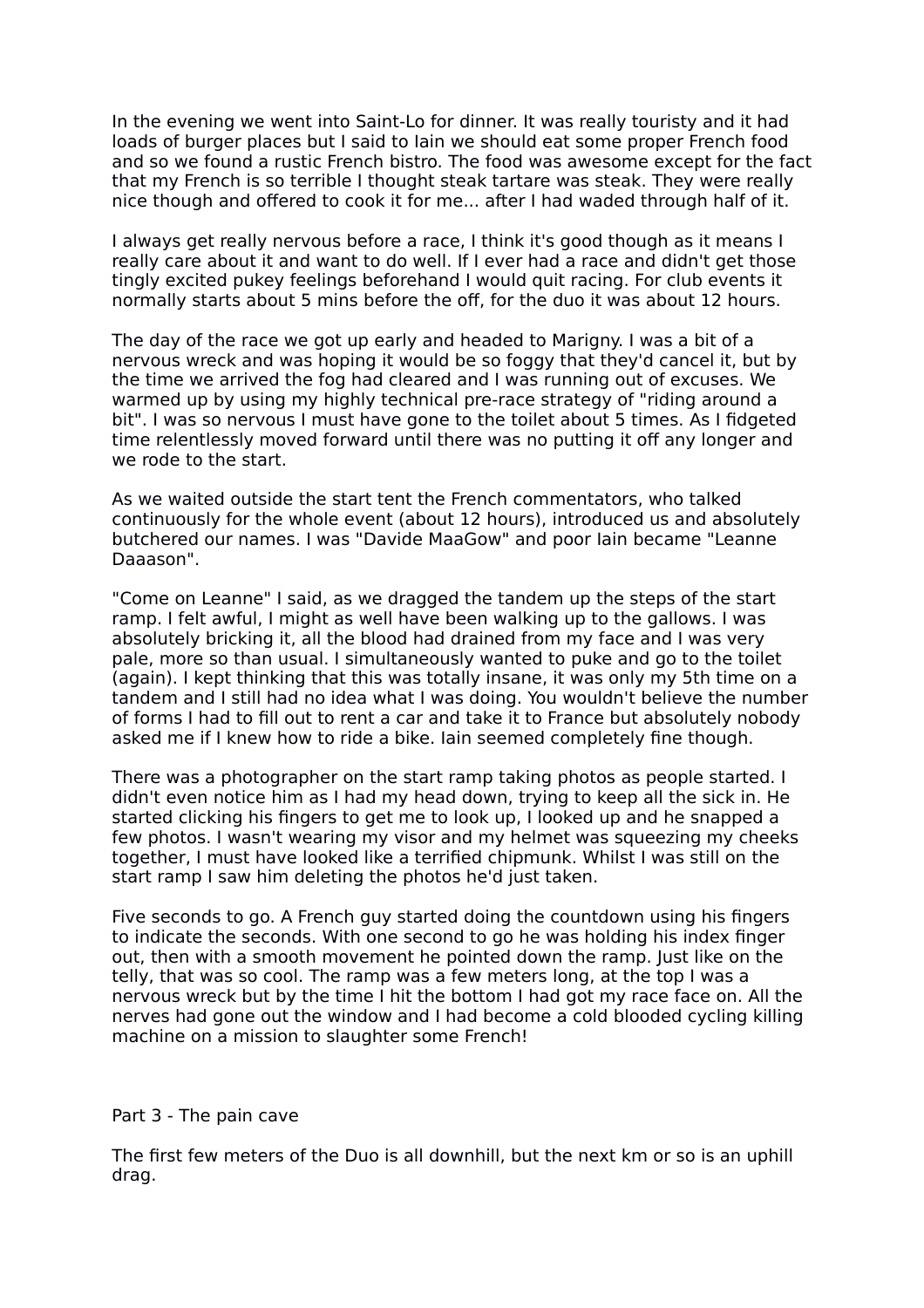Whilst wandering around before the start we had seen other teams heading off. Some teams were riding so easy it looked like they were on a club ride. We had agreed not to do that so ragged it down the start ramp and up the first little hill.

The route is basically flat for the first half (apart from the first km) initially there are lots of 90 degree turns, it reminds me of the fens but with more trees. The next bit it is still flat but the corners are less sharp and run into each other so it's like being on a rollercoaster. The second half of the course is where it gets interesting, it is quite rolling and there are about 4 short and stabby climbs. The final 10k is an out and back dog leg. For pacing I thought it would be important to make sure that we didn't get too excited at the beginning and go way too hard for the first half before we hit the hills. So the strategy was: "ride pretty hard for the first half, saving a little bit, then smash the hills".

After going crazy for the first km or so we had settled into a nice groove. Initially when heading out of Marigny we got our very own motorcycle out rider who was blocking the many small side roads as they joined the course. It was awesome. I'd never had my own out rider before. A weird thing about the duo is that the course is anti-clockwise in a country that drives on the right. This means you're always turning left across traffic, but this was not a problem as when we got close to any junction we'd hear whistles from all around us and Gendarmes would leap out of nowhere into the road and stop the traffic. It felt great as we shot out of side roads onto main roads at high speed, with the wide roads we could take a shallow line and go really fast.

Just before we climbed the start ramp we had been watching the riders before us. Teams were going off at two minute intervals and we were the first of the tandems. The team in front of us looked really professional, they were wearing full team Europecar kit and had a team Europecar following car. They must have been part of the development squad. I realised that riders must have been seeded for each category with the fastest guys from the category before ours going off directly in front of us. As we hadn't ridden the duo before we were seeded last in our category. With two minute intervals between teams I said to Iain "there's no chance we'll catch any other teams, guaranteed!". After about 10km though I saw a slow moving car up ahead, as it turned left I saw two riders in front of it. "We're catching a team!" I excitedly cried. As we caught and passed this team I saw another team in the distance "there's another pair!", I yelled. By the time we'd caught the second pair I had seen another two teams in front of them that we were going to catch. The novelty of overtaking teams had worn off and I gave up mentioning it anymore to Iain.

All teams were allowed to have a following car, but we didn't have anyone to drive a follow car for us. Most teams following car were driven by family members who seem to have brought everyone along. As we would catch a team the people in the car would hang out the windows, waving and screaming encouragement at us. When we passed riders I would always shout "ALLEZ!" at them. I always try and do this as I've been in that position and think it's nice to give a bit of a shout out. Some people have told me it helps them dig a bit deeper and I often get a shout back. For this race I shouted at every team we passed and literally nobody shouted back, it must be a French thing. I lost count of how many teams we caught during the event, maybe 20.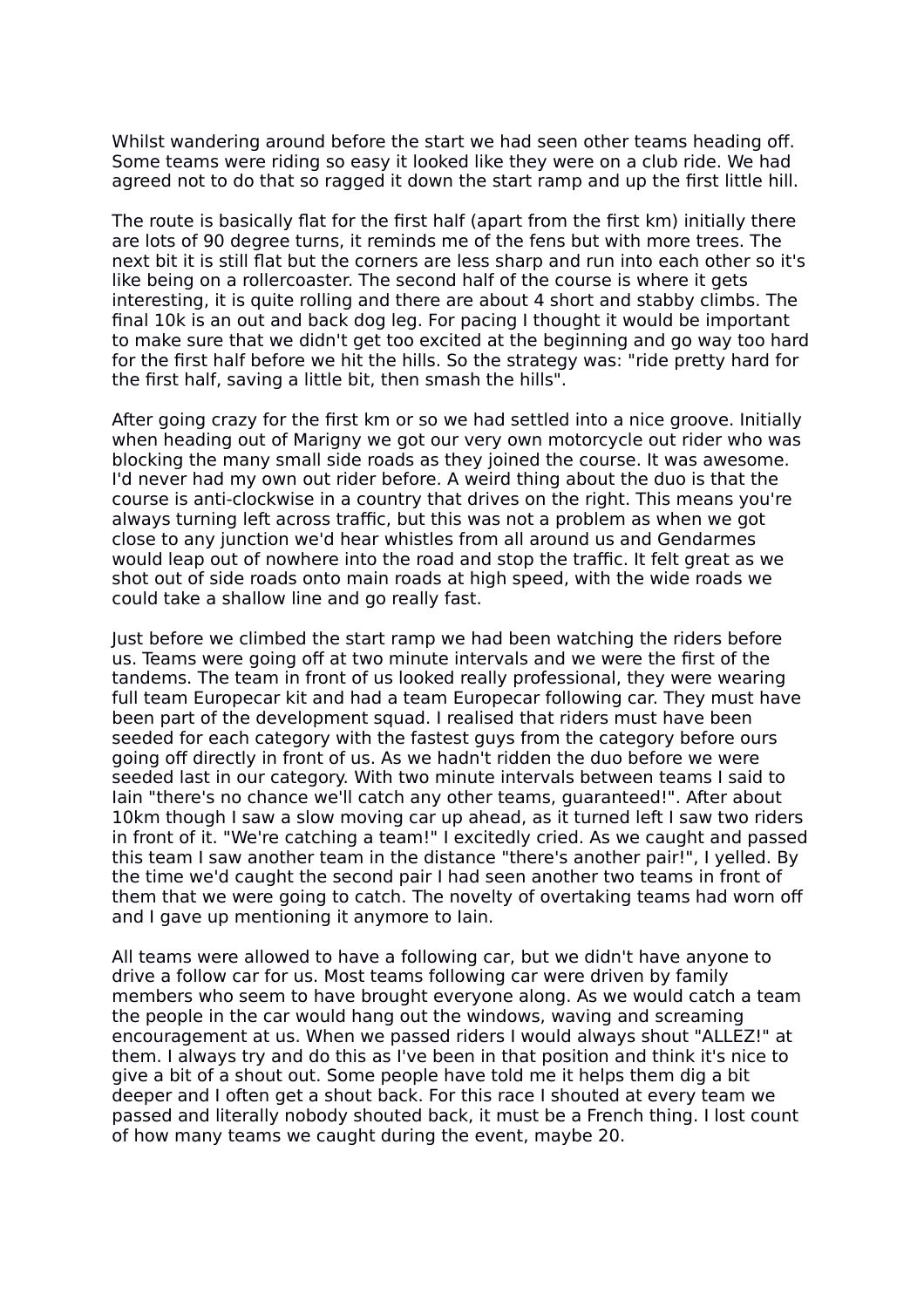The first easy section had gone OK, we'd been riding hard but saving a bit. I was in my pain cave but was just chilling out and putting my feet up. We started in on the flat twisty section. I had seen most of the corners already and was feeling more confident. I was trying to push as hard as possible in the corners: leaning right over, trying to take the straightest line and using the whole road. My cornering technique seemed to be holding out. It felt awesome to go so fast. Before the race Iain had asked me to shout out corners to give him a heads up, I was using a rally type of system where I'd shout "sharp left", for tricky lefts, "left" for a regular 90 degree turns or "fast left" for turns that were not too bad. We were pedalling right through the fast lefts and were leaning so far over I needed to think about the possibly of pedal strike.

Almost half way around the course, we were riding along a straight flat road, the wind was coming from the left. I saw a couple of riders up ahead, they seemed to be going pretty fast. As we got closer I saw it was team Europecar who had started two minutes ahead of us. Something was not quite right though and as we got closer I saw what was going on. Team Europecar were spread out across the road, imagine a 3 rider echelon, now imagine that the lead rider is not a rider at all but the Europecar team car. "You can't do that!" I said.

The team Europecar driver saw us coming and dropped back. As we rode past the riders accelerated, "They're on our wheel!" said Iain. I've had some experience with wheel suckers during races and I gave Iain the only advice that I know "Ignore them, we'll ride our own race".

"They're still there", said Iain.

 "Stop looking!" I shouted, but really it's impossible not to look, it's like having a loose tooth and not being able to stop wiggling it. After they drafted us for a while the team Europecar car driver started honking the horn at his own riders. Finally they dropped back.

Just after halfway we whizzed around a corner and the course suddenly changed from flat to hilly. We were beginning the first of the 4 climbs. I absolutely love hilly courses, I've tried lots of different ways to pace them but have found that the best strategy also happens to be the most fun: "smash it up the hills!". Sometimes in the past I've found it difficult to get a teammate who can keep up on hills, but on the tandem this wasn't a problem and I could go totally crazy. I'd been taking it easy up until then, but it was finally time to open the taps and unleash hell.

I've heard many people say that tandems are quite slow up hills, but we weren't, we were flying. I think it's because Iain and I are both quite light (about 130kg combined weight) and we both like hills. Although I didn't have a power meter I reckon we were maybe pulling about 700 watts on these sustained climbs.

As we began the climbs I think many of the other teams were realising that they had started way too hard. We were now steaming past teams with even more ferocity than before. On one hill we overtook 3 pairs of riders at once, it was carnage as all the other teams had following cars. I find the TT position really comfy for climbing, plus we hadn't practiced standing up, so we climbed whilst seated and I chewed on the stem.

Every time we reached the top of a climb I was slammed to the back of my pain cave, stroking my totem animal (which is a squirrel BTW) for any comfort I could get. (This is a reference from the film "Fight Club".) The temptation was to push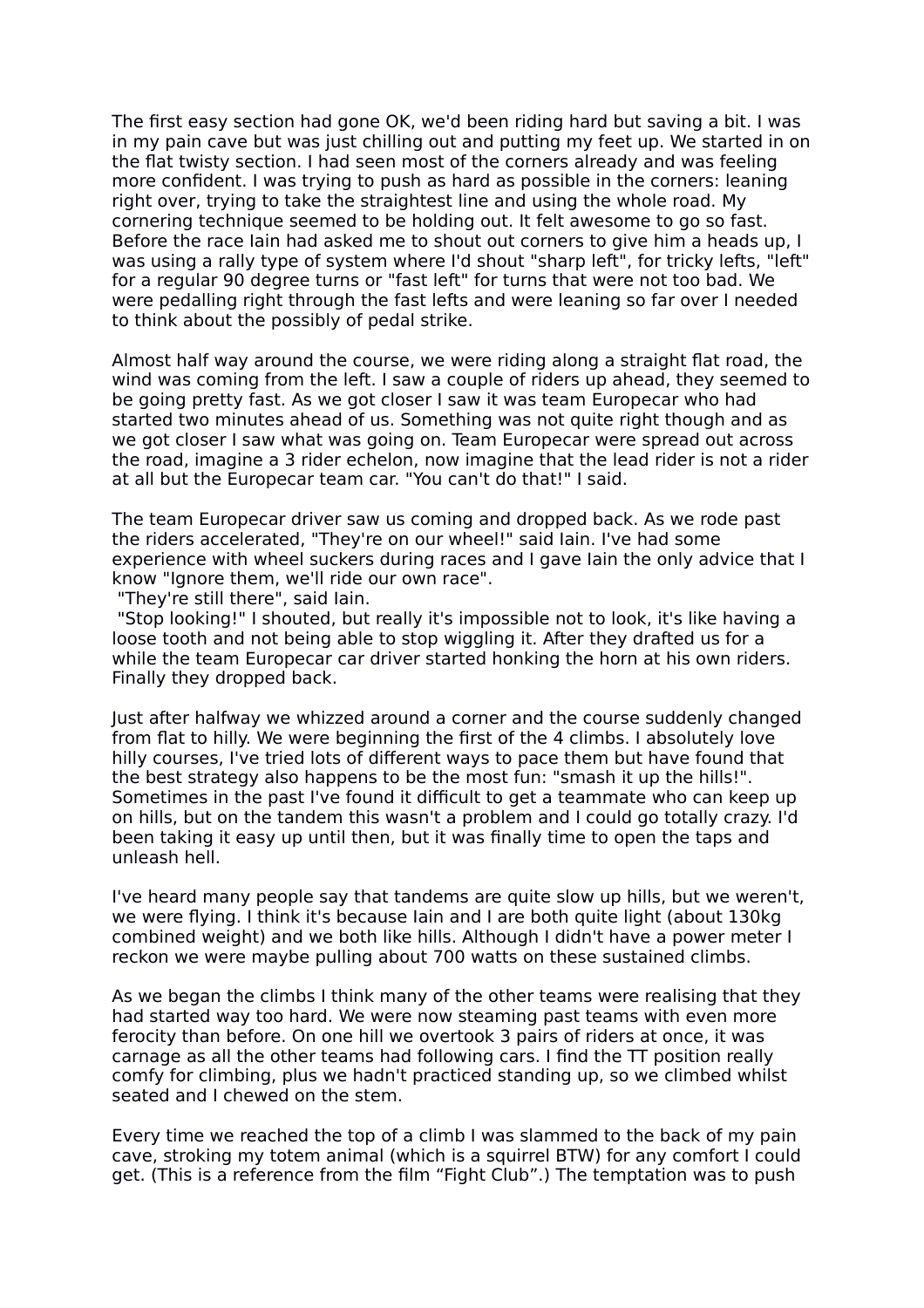hard down the hills but there is so little benefit plus we needed to recover to go hard again up the next one. "Easy tiger!" I shouted. Once we had crested the last hill before Marigny we were joined by another motorcycle out rider who escorted us into the centre of town. We just had the final 10 km out and back part to go, I was feeling pretty knackered at this point. We hadn't ridden this section before and I hoped it would be flat but no, there was a climb just outside Marigny, that we'd also have to do on the way back. We pushed hard again up the climb, grinding it out. On the hill there were two French men staggering around on the pavement, they were still plastered from the night before. They pointed and laughed at us.

As we rounded the final turn at the end of the dog leg I had a quick look at my garmin. It said 1 hour 3 minutes, it wasn't showing seconds. As this was an out and back part of the course we'd be seeing the riders behind us as we rode back and we could work out roughly what the time gaps were to the other tandems. Time ticked by, eventually I saw the top tandem seeds. I looked at my garmin, it said 1 hour 6 mins, they had started 6 minutes behind us so it was close but it felt like a long 3 minutes. "I think we're ahead, but it's close!" I yelled.

On the way back I saw a smallish old French man wearing a suit standing by the side of the road. He was screaming "ALLEZ!!" at us and punching the air, I think he might have been reliving old days when he'd raced. I gave him a nod but by this time I was drooling quite a bit and rocking side to side, I was a total mess.

We reached the bottom of the final climb, I was completely wrecked but we just had to keep going. I have noticed that I'm quite good at pacing myself in races so that I implode just as I cross the finish line. However I had misjudged this one a bit, as we climbed I could feel the rubber bands powering my legs begin to stretch and lose all their power.

I was no longer in my pain cave, I'd been blasted out into oblivion. When I'm in the pain cave everything hurts. On occasion I've finished a race only to then notice that I'd been sitting on the saddle a bit wrong and have rubbed all the skin off a certain area. The pain in my legs and lungs can be so strong that it swamps all other senses. Oblivion feels totally different though, it is not painful at all, I normally can't feel my legs anymore. It feels quite nice actually: warm, fuzzy and everything has a slightly dreamy feeling. When in oblivion I could quite happily take a nap, it's very tempting for my mind to wander and get hypnotised by my front hub, think about resting my head on a big fluffy pillow or to imagine being a squirrel in a forest furtively digging for berries. If the pain cave is having a painfully cold hand, oblivion is the point when it goes totally numb.

Over the years of riding and racing I've found a few sneaky tricks that I can use to get a small advantage. Everyone does this though, right? Right? I love sitting at the back of a group acting like I'm totally knackered so that no one expects me to do a turn on the front. Most of my sneaky tricks are to get a benefit for myself but I have noticed, when running spinning classes, that the simple act of shouting encouragement at someone can help push them right up to and sometimes beyond what they think is possible.

We were getting close to the top of the final hill but I had to ease off a bit as I was totally stuffed. When I did I felt something awesome, Iain had been saving some energy somewhere and started driving us on. I began screaming at Iain to push harder, the more I screamed the harder I could feel him pushing on the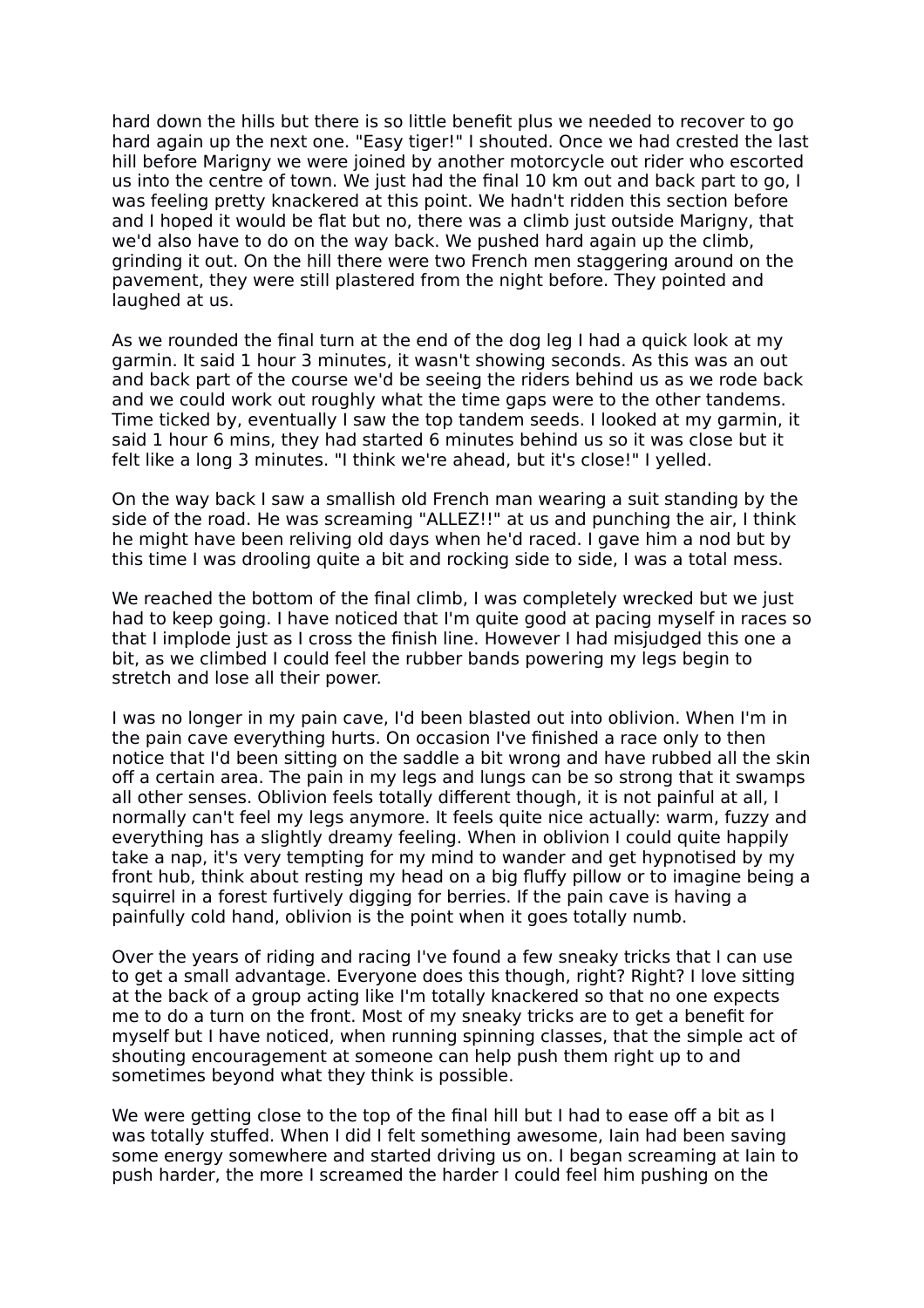pedals, so I screamed even more. Iain dragged us to the top of the last hill. It was downhill all the way from then so I could finally shut up. We went flying down the hill, I was so knackered I couldn't be bothered to steer much but it was mostly straight on.

#### Part 4 - The aftermath

We crossed the finish line. For a few moments we were both doubled over breathing hard. We shook hands and congratulated each other. Iain said he didn't think he could have ridden it any harder, I was exactly the same. In some ways it didn't matter how we had done overall as we could not have gone any faster and that is all you can ask for. Yeah right, but after about 30 seconds I started wondering how the other riders had got on. It could be quite close between us and the top seeded pair.

I'd had enough of cycling so we walked gingerly back to the car and got changed. I downed a whole can of coke and started to feel a bit more normal.

We went back to the square to have a look around. We kept hearing our names but the commentator was rambling on in a continuous stream of numbers and names, we couldn't make out what he was saying. It could be that they were running down the top three in each category. We asked at the signing on booth if they had results. They said we should try the commentators or time keepers' lorry. I asked at the time keepers' lorry, they said that they were giving results to the commentators and so should ask there. We popped to the commentator's lorry, they said they didn't have the results we should ask at the time keepers. "Ok thanks we'll try that" I said and we gave up. In the UK there would be riots if people didn't get results within about 30 mins of finishing.

We sat in the stand and ate some lovely freshly made pommes frites whilst watching other riders cross the finish line. Then we watched the pro category riders start. Some seemed totally amateurish riding road bikes, but other teams looked great with matching kit and those really expensive McLaren aero helmets. The commentators (who had not stopped talking for 12 hours) interviewed the riders before the off. I was so glad they hadn't tried to interview me before our start.

As we walked to the commentary lorry for the prize giving I noticed I'd lost my wallet. We found the lady in charge of signing in. My French is really bad and she couldn't speak English so I had to do a terrible sort of charades to explain what had happened, she took my details and arranged for an announcement to be made. They announced the people who needed to go up and collect prizes and they said our names, but we already suspected that we were in the top 3. It took ages to mime to the French woman helping me with my wallet that I'd be back in a minute as I had to go and collect a prize. By the time we were scrambling up the really steep stairs at the back of the commentator's lorry on all fours we should have been on stage, "Leeanne and Davide please come up on stage, you have won your category". So that's how we found out we'd won. We got pushed on stage and there were loads of people staring at us as and taking photos. They gave us some goodies: flowers, cider and a trophy.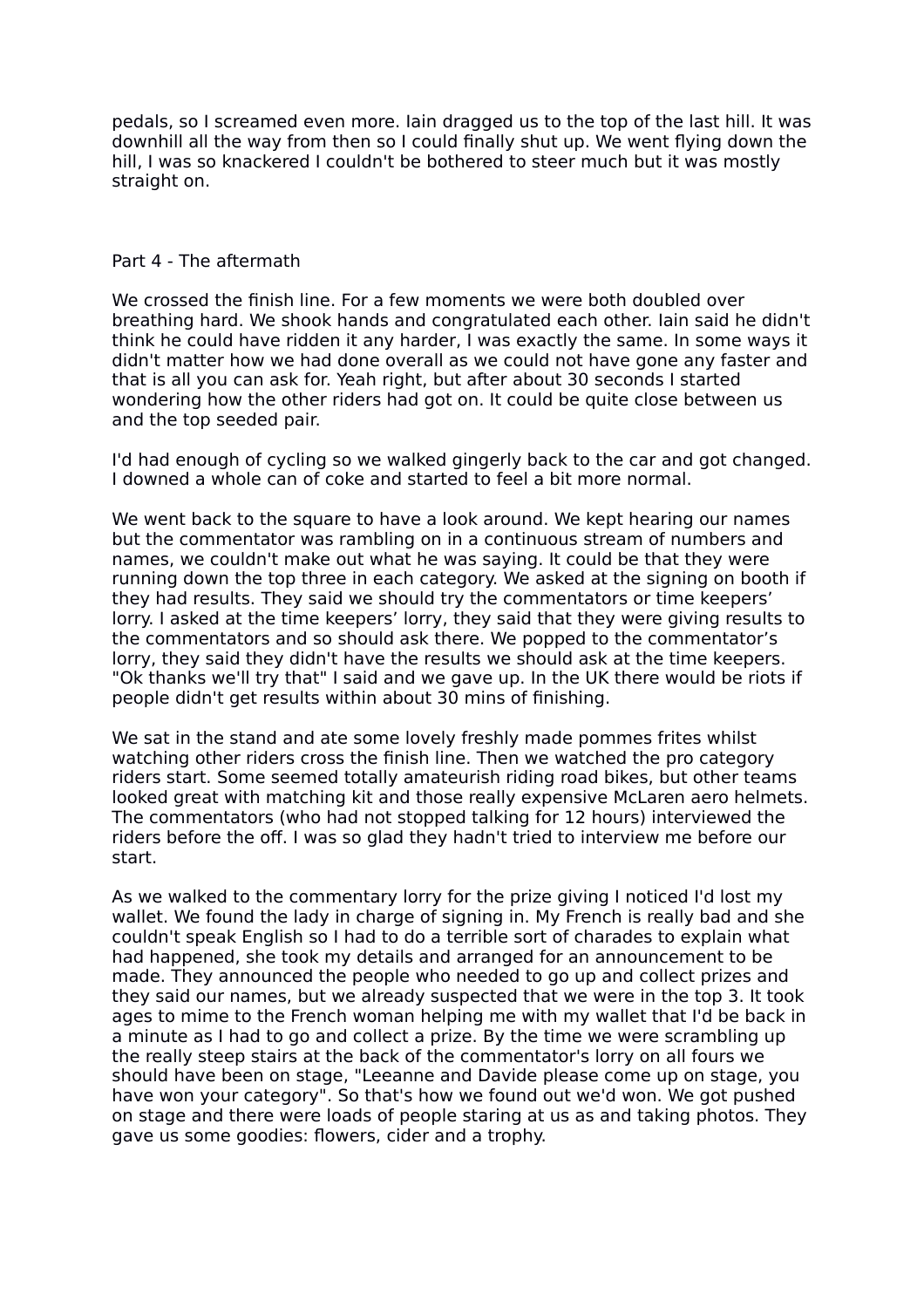

It was a relief to get off the stage, even though we'd only been on stage for about a minute. We went back into the crowd. I found the lady that had been helping me with my lost wallet. I cobbled together pretty much every French word I knew "Pour vous Madame, merci pour tout" and gave her the flowers I'd just won. She looked at them and burst out crying. I didn't know what the French for "Please stop crying" is, but luckily they were tears of joy and she smiled. We gave each other a little hug and a kiss on the cheeks in that weird French way.

We hung around to watch the other prizes then said our goodbyes. I was a bit bummed out about losing my wallet, wondering if some crazy Frenchman was running around with my Tesco's club card. But I hadn't lost anything that couldn't be replaced and had gained something that couldn't be lost.

The drive home was really weird. Normally after a race it's like an autopsy, analysing all the things that went wrong. But we were really happy and just talked about how awesome the whole experience was. We got home the next day. Even though the trip had only been 3 days it felt like a week.

In the end we won the tandem event by almost 2 minutes. Technically we could have ridden in the "handisports" category. We would have won that too. Our time was good enough to place highly in most of the categories apart from the professional one.

So what's so great about the Duo Normand? For me it was so different from races in the UK. The French who organise it put a lot of effort in and it's a spectacular event. There's also a special feeling around the race which is difficult to explain, you're just going to have to try it and find out for yourself!

I want to say a special thanks to Jill Dawson for organising all the logistics for the trip. Also thanks to Iain for asking me to ride with him in the first place, then being so patent whilst I figured it out.